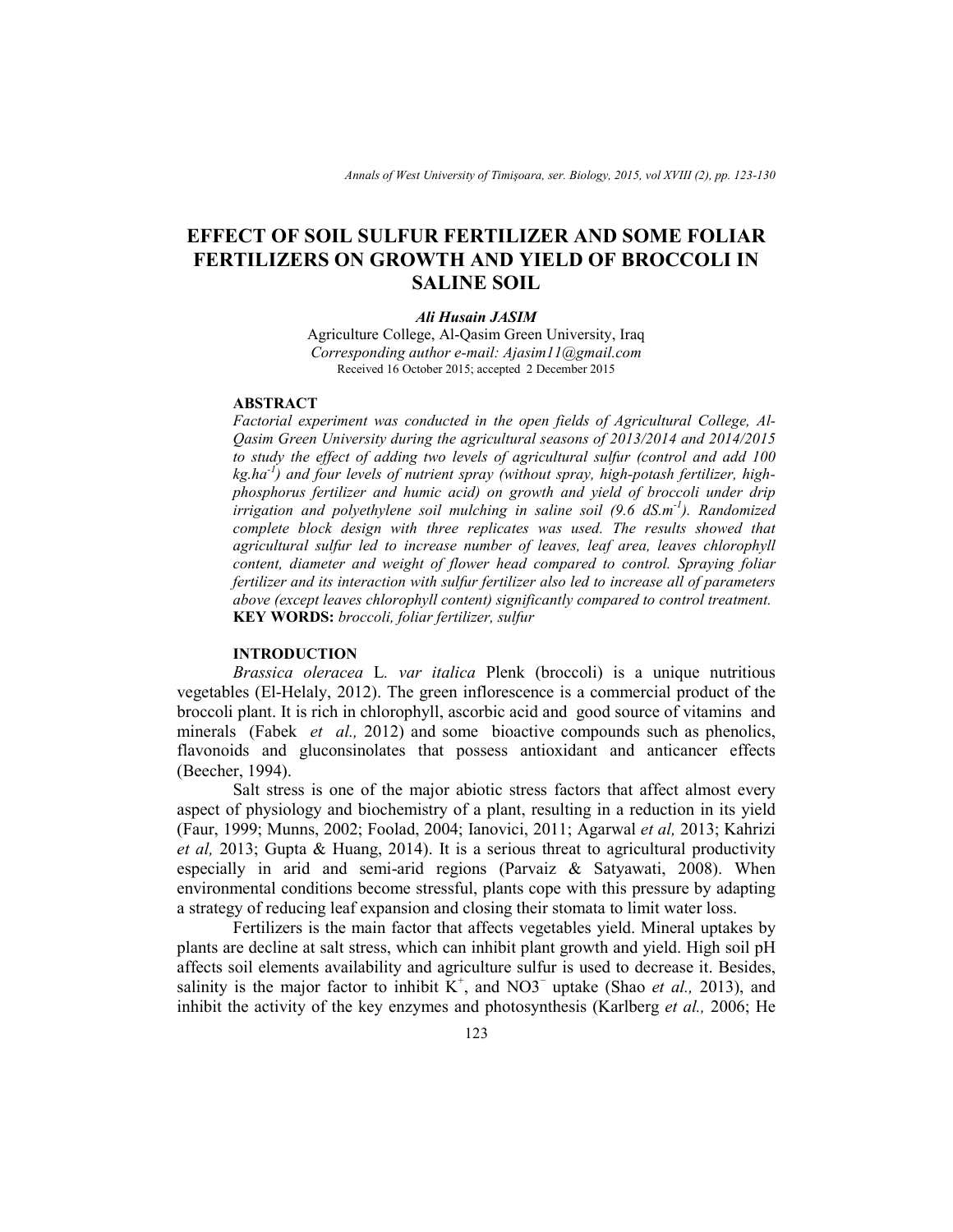*et al.,* 2014). Various technical was used to control salinity including drip irrigation (Hanson & May, 2004), mulching (Pang e*t al.,* 2010; Jasim *et al.,* 2014), foliar nutrition application (Asghari *et al.,* 2011; Jasim & Abu-Altimman, 2014). Therefore, this study was conducted to assess the effect of agricultural sulfur as soil treatment and its interaction with foliar application of high potash fertilizer, high phosphorous fertilizer, humic acid as well as control on broccoli plants under salt stress condition.

## **MATERIALS AND METHODS**

Factorial field experiment was conducted in the field of Agriculture college, Al-Qasim Green University, during the growing season 2014–2015, to study the interaction between two levels of agricultural sulfur as soil addition (control and adding 100 kg.ha<sup>-1</sup>) and foliar application of high potash fertilizer, high phosphorous fertilizer, humic acid as well as control on broccoli plants under salt stress condition. The farm soil was sandy loam with pH 7.6 and salinity  $9.6 \text{ dS.m}^{-1}$ . Broccoli seeds were seeded in nursery at 3/10/2014, after 32 days, seedlings were planted on ridges 75 cm apart and 30 cm between plants with black polyethylene mulch and drip irrigation. Factorial experiment within Randomized complete Block Design (R.C.B.D.) with three replicates was used. The plants were treated with foliar fertilizers at 4, 6 and 10 leaf stage  $(5gm.1<sup>-1</sup> with two terms are equal to 1000)$  leaf stage is the experimental unit included 2 ridges (3 meters long) planting in both side. The data were recorded during the flowering stage, which included leaf number, leaf area (cm<sup>2</sup>), chlorophyll content (SPAD), flower head diameter and weight. The data were analyzed and the means were compared according to Least Significant Difference (LSD<sub>0.05</sub>) (Steel & Torrie, 1981).

### **RESULTS AND DISCUSSIONS**

 Table 1 and 2 show that adding agricultural sulfur caused a significant effect in increasing plant leaf number with an increasing percentage of 12.5 and 7.8% in  $1<sup>st</sup>$ and  $2<sup>nd</sup>$  season respectively compared to control. Foliar fertilizers achieved significant increases in leaves number compared to control, without significant differences between fertilizer kinds and spraying high phosphorus fertilizer gave the highest value with an increasing percentage of 22.0 and 21.3% in  $1<sup>st</sup>$  and  $2<sup>nd</sup>$  season respectively compared to control. The interaction had a significant effect, and highest leaves number obtained from sulfur fertilizer \* spraying with high phosphorus fertilizer with an increasing percentage of 34.5 and  $30.5\%$  in 1<sup>st</sup> and  $2<sup>nd</sup>$  season respectively compared to control.

 Table 3 and 4 show that adding of agricultural sulfur caused a significant increase in broccoli leaf area with an increasing percentage of 7.6 and 8.6% in  $1<sup>st</sup>$  and 2<sup>nd</sup> seasons respectively compared to control treatment. On the other hand, spraying foliar fertilizers caused a significant increase in leaf area compared to control (without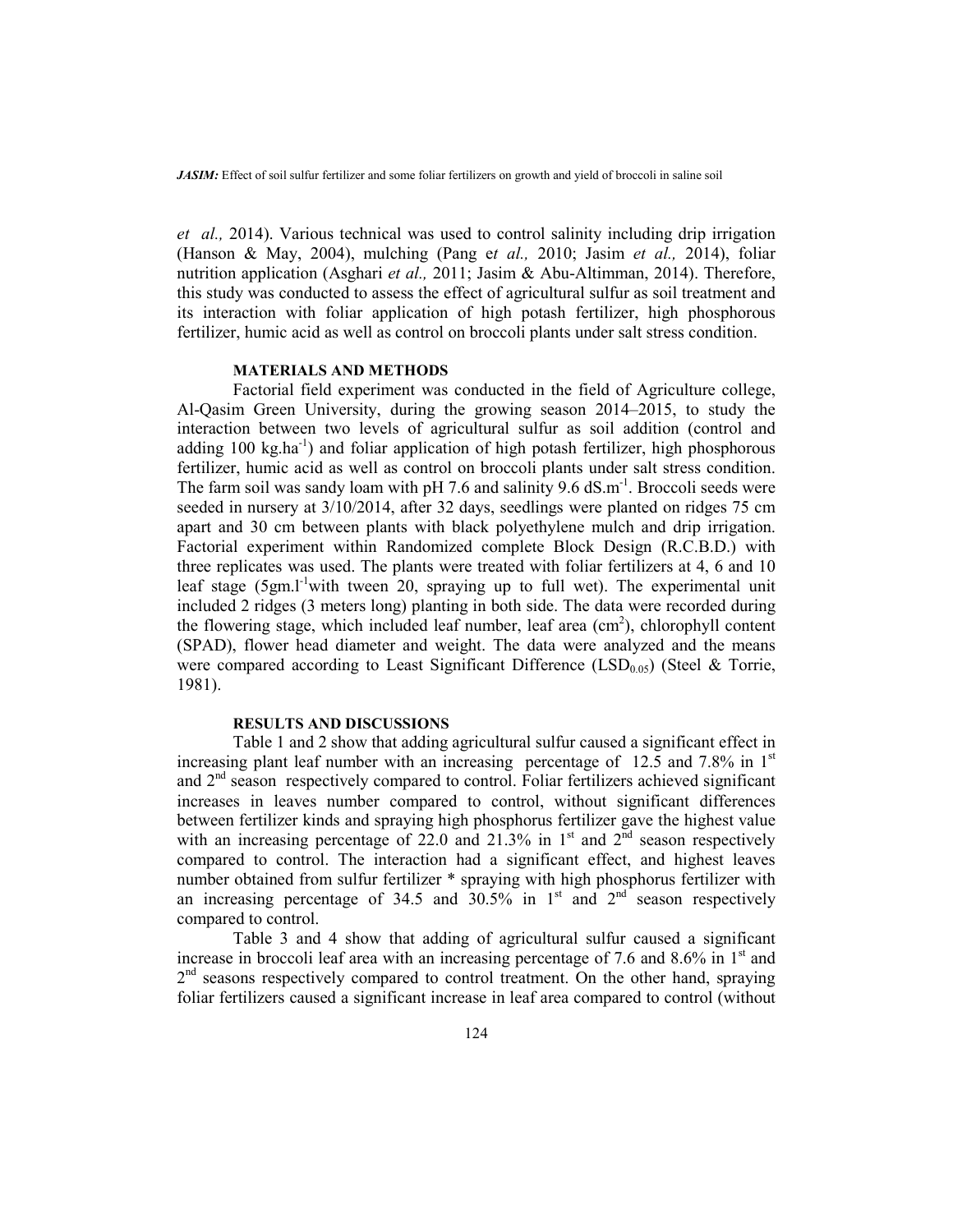spraying), without differences between fertilizers kinds. Spraying humic acid gave the highest leaf area with increasing percentage of 17.2 and  $18.3\%$  in 1<sup>st</sup> and 2<sup>nd</sup> seasons respectively compared to control (without spraying). The interaction between soil and foliar fertilizer had a significant effect in increasing leaf area in which sulfur fertilizer spraying humic acid gave the highest leaf area with a percentage increase of 29.1 and  $30.2\%$  in 1<sup>st</sup> and  $2<sup>nd</sup>$  seasons respectively compared to control.

| TABLE 1. Effect of sulfur and foliar fertilizers on broccoli leaves number in 1 <sup>st</sup> season |  |  |  |
|------------------------------------------------------------------------------------------------------|--|--|--|
|                                                                                                      |  |  |  |

| <b>SOIL FERTILIZER</b>          | <b>CONTROL</b> | <b>AGRICULTURA</b> | <b>MEAN OF SPRAYING</b>                              |
|---------------------------------|----------------|--------------------|------------------------------------------------------|
| <b>FOLIAR FERTILIZER</b>        |                | <b>L SULFUR</b>    | <b>FERTILIZERS</b>                                   |
| <b>CONTROL</b>                  | 17.1           | 19.3               | 18.2                                                 |
| <b>HIGH POTASH</b>              | 21.5           | 22.5               | 22.0                                                 |
| <b>HIGH PHOSPHORUS</b>          | 21.4           | 23.0               | 22.2                                                 |
| ORGANIC                         | 19.9           | 22.2               | 21.1                                                 |
| <b>MEAN OF SOIL FERTILIZERS</b> | 20.0           | 22.5               |                                                      |
| $\mathrm{LSD}_{0.05}$           |                |                    | $INTERACTION = 2.46SPRAYING = 1.74$ $SULERUR = 1.23$ |

### **TABLE 2. Effect of sulfur and foliar fertilizers on broccoli leaves number in 2nd season**

| <b>SOIL FERTILIZER</b>     | CONTROL                                              | <b>AGRICULTURAL</b> | <b>MEAN OF SPRAYING</b> |  |  |
|----------------------------|------------------------------------------------------|---------------------|-------------------------|--|--|
| <b>FOLIAR FERTILIZER</b>   |                                                      | <b>SULFUR</b>       | <b>FERTILIZERS</b>      |  |  |
| CONTROL                    | 16.7                                                 | 18.1                | 17.4                    |  |  |
| <b>HIGH POTASH</b>         | 20.0                                                 | 21.3                | 20.7                    |  |  |
| <b>HIGH PHOSPHORUS</b>     | 20.4                                                 | 21.8                | 21.1                    |  |  |
| <b>ORGANIC</b>             | 19.8                                                 | 21.6                | 20.7                    |  |  |
| <b>MEAN OF SOIL SULFUR</b> | 19.2                                                 | 20.7                |                         |  |  |
| $SD_{0.05}$                | $INTERACTION = 2.29SPRAYING = 1.62$ $SULERUR = 1.15$ |                     |                         |  |  |

#### **TABLE 3. Effect of sulfur and some foliar fertilizers on broccoli leaf area in 1st season**

| <b>SOIL FERTILIZER</b>          | CONTROL                                               | <b>AGRICULTURAL</b> | <b>MEAN OF SPRAYING</b> |  |  |
|---------------------------------|-------------------------------------------------------|---------------------|-------------------------|--|--|
| <b>FOLIAR FERTILIZER</b>        |                                                       | <b>SULFUR</b>       | <b>FERTILIZERS</b>      |  |  |
| <b>CONTROL</b>                  | 196                                                   | 224                 | 209                     |  |  |
| <b>HIGH POTASH</b>              | 237                                                   | 241                 | 239                     |  |  |
| <b>HIGH PHOSPHORUS</b>          | 230                                                   | 246                 | 238                     |  |  |
| <b>ORGANIC</b>                  | 236                                                   | 253                 | 245                     |  |  |
| <b>MEAN OF SOIL FERTILIZERS</b> | 224                                                   | 241                 |                         |  |  |
| $\mathrm{\mathsf{LSD}_{0.05}}$  | $INTERACTION = 24.2$ $SPRAYING = 14.0 SULERUR = 12.1$ |                     |                         |  |  |

**TABLE 4. Effect of sulfur and some foliar fertilizers on broccoli leaf area in 2nd season** 

| <b>SOIL FERTILIZER</b>          | <b>CONTROL</b>   | <b>AGRICULTURAL</b> | <b>MEAN OF SPRAYING</b> |
|---------------------------------|------------------|---------------------|-------------------------|
| <b>FOLIAR FERTILIZER</b>        |                  | <b>SULFUR</b>       | <b>FERTILIZERS</b>      |
| <b>CONTROL</b>                  | 205              | 231                 | 218                     |
| <b>HIGH POTASH</b>              | 236              | 258                 | 247                     |
| <b>HIGH PHOSPHORUS</b>          | 243              | 255                 | 249                     |
| ORGANIC                         | 248              | 267                 | 258                     |
| <b>MEAN OF SOIL FERTILIZERS</b> | 233              | 253                 |                         |
| LSD <sub>0.05</sub>             | INTERACTION=29.1 | $SPRAYING=20.6$     | $SULFUR = 14.6$         |

 Table 5 and 6 show that application of agricultural sulfur to the soil caused a significant effect in increasing leaf chlorophyll content compared to control treatment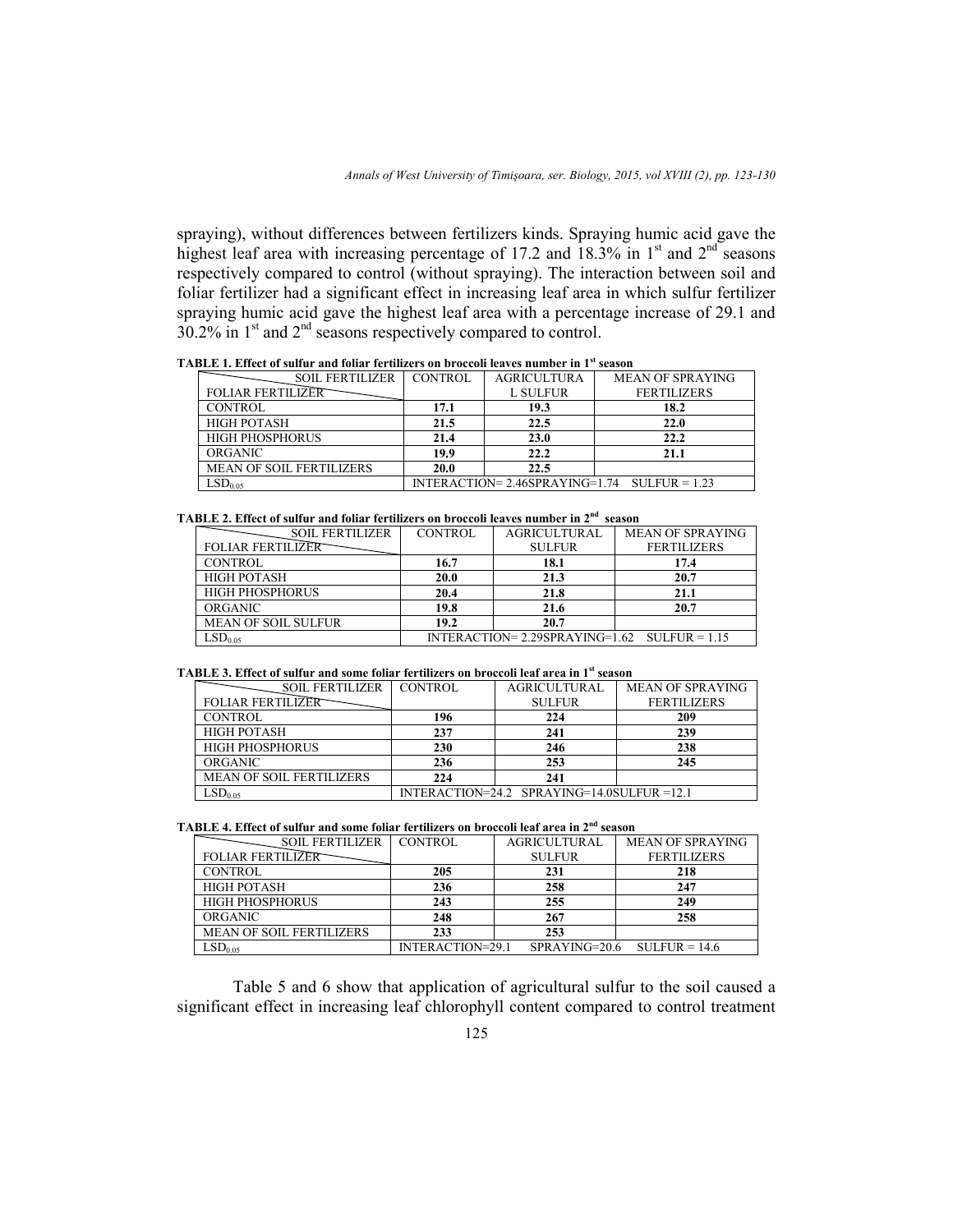with an increasing percentage of 1.87 and 1.61% in  $1<sup>st</sup>$  and  $2<sup>nd</sup>$  seasons respectively compared to control, while spraying foliar fertilizers and the interaction between soil and foliar fertilizers had no significant effect.

 Table 7 and 8 show that application of agricultural sulfur to the soil caused a significant increase in broccoli head flower diameter with an increasing percentage of 14.7 and 11.7% in 1<sup>st</sup> and 2<sup>nd</sup> seasons respectively compared to control. On the other hand, spraying foliar fertilizers caused a significant increase in broccoli head flower diameter compared to control (without spraying), without significant differences between fertilizer kinds. The interaction between soil and foliar fertilizer had a significant effect in increasing head flower diameter in which sulfur fertilizer \* spraying high phosphorus fertilizer gave the highest head flower diameter with a percentage increase of 35.7 and 31.8% in  $1<sup>st</sup>$  and  $2<sup>nd</sup>$  seasons respectively compared to control.

 Table 9 and 10 show that application of agricultural sulfur caused a significant increase in weight of broccoli head flower with an increasing percentage of 14.1 and 9.0% in  $1<sup>st</sup>$  and  $2<sup>nd</sup>$  seasons respectively compared to control. On the other hand, spraying foliar fertilizers caused a significant increase in weight of flower head compared to control (without spraying), without significant differences between fertilizer kinds. The interaction between soil and foliar fertilizer had a significant effect in increasing leaf area in which sulfur fertilizer spraying organic fertilizer gave the highest flower head weight with an increasing percentage of 28.9 and 21.8% in 1<sup>st</sup> and 2<sup>nd</sup> seasons respectively compared to control.

| <b>SOIL FERTILIZER</b>          | CONTROL | <b>AGRICULTURAL</b>                                 | <b>MEAN OF</b>     |
|---------------------------------|---------|-----------------------------------------------------|--------------------|
| <b>FOLIAR FERTILIZER</b>        |         | <b>SULFUR</b>                                       | <b>SPRAYING</b>    |
|                                 |         |                                                     | <b>FERTILIZERS</b> |
| <b>CONTROL</b>                  | 74.5    | 75.1                                                | 74.8               |
| <b>HIGH POTASH</b>              | 74.6    | 76.8                                                | 75.7               |
| <b>HIGH PHOSPHORUS</b>          | 75.0    | 76.3                                                | 75.2               |
| <b>ORGANIC</b>                  | 75.1    | 76.5                                                | 75.8               |
| <b>MEAN OF SOIL FERTILIZERS</b> | 74.8    | 76.2                                                |                    |
| $SD_{0.05}$                     |         | $INTERACTION = N.S. SPRAYING = N.S. SULERUR = 1.22$ |                    |

**TABLE 5. Effect of sulfur and foliar fertilizers on leaf chlorophyll content in 1st season** 

| TABLE 6. Effect of sulfur and foliar fertilizers on leaf chlorophyll content in 2 <sup>nd</sup> season |  |  |
|--------------------------------------------------------------------------------------------------------|--|--|
|--------------------------------------------------------------------------------------------------------|--|--|

| <b>SOIL FERTILIZER</b>          | CONTROL | <b>AGRICULTURAL</b>                        | <b>MEAN OF SPRAYING</b> |
|---------------------------------|---------|--------------------------------------------|-------------------------|
| <b>FOLIAR FERTILIZER</b>        |         | <b>SULFUR</b>                              | <b>FERTILIZERS</b>      |
| <b>CONTROL</b>                  | 73.8    | 75.1                                       | 74.5                    |
| <b>HIGH POTASH</b>              | 74.0    | 75.5                                       | 74.8                    |
| <b>HIGH PHOSPHORUS</b>          | 74.7    | 76.0                                       | 75.4                    |
| ORGANIC                         | 75.5    | 76.2                                       | 75.9                    |
| <b>MEAN OF SOIL FERTILIZERS</b> | 74.5    | 75.7                                       |                         |
| LSD <sub>0.05</sub>             |         | INTERACTION=N.S. SPRAYING=N.S. SULFUR=1.13 |                         |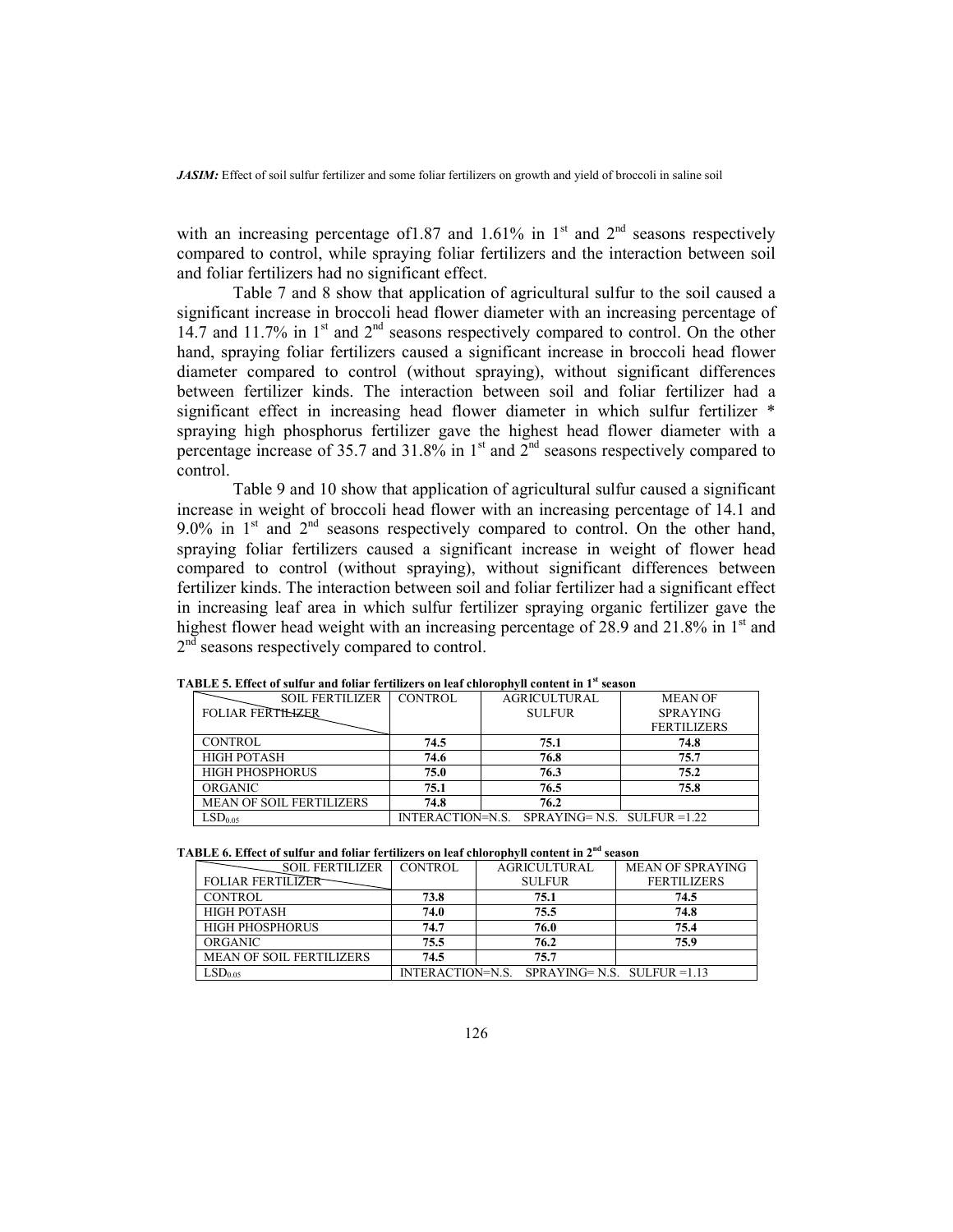|  |  |  |  | TABLE 7. Effect of sulfur and foliar fertilizers on flower head diameter in 1st season |
|--|--|--|--|----------------------------------------------------------------------------------------|
|--|--|--|--|----------------------------------------------------------------------------------------|

| <b>SOIL FERTILIZER</b>          | CONTROL                                            | <b>AGRICULTURAL</b> | <b>MEAN OF SPRAYING</b> |  |
|---------------------------------|----------------------------------------------------|---------------------|-------------------------|--|
| <b>FOLIAR FERTILIZER</b>        |                                                    | <b>SULFUR</b>       | <b>FERTILIZERS</b>      |  |
| CONTROL                         | 13.83                                              | 15.16               | 14.50                   |  |
| <b>HIGH POTASH</b>              | 15.44                                              | 18.06               | 16.75                   |  |
| <b>HIGH PHOSPHORUS</b>          | 15.52                                              | 18.77               | 17.15                   |  |
| <b>ORGANIC</b>                  | 16.38                                              | 18.16               | 17.27                   |  |
| <b>MEAN OF SOIL FERTILIZERS</b> | 15.29                                              | 17.54               |                         |  |
| LSD <sub>0.05</sub>             | INTERACTION= $1.84$ SPRAYING= $1.30$ SULFUR = 0.92 |                     |                         |  |

### **TABLE 8. Effect of sulfur and foliar fertilizers on flower head diameter in 2nd season**

| <b>SOIL FERTILIZER</b>          | <b>CONTROL</b>                                     | <b>AGRICULTUR</b> | <b>MEAN OF SPRAYING</b> |  |  |
|---------------------------------|----------------------------------------------------|-------------------|-------------------------|--|--|
| <b>FOLIAR FERTILIZER</b>        |                                                    | <b>AL SULFUR</b>  | <b>FERTILIZERS</b>      |  |  |
| <b>CONTROL</b>                  | 14.12                                              | 15.20             | 14.66                   |  |  |
| <b>HIGH POTASH</b>              | 15.56                                              | 17.32             | 16.44                   |  |  |
| <b>HIGH PHOSPHORUS</b>          | 16.20                                              | 18.61             | 17.41                   |  |  |
| <b>ORGANIC</b>                  | 16.44                                              | 18.52             | 17.48                   |  |  |
| <b>MEAN OF SOIL FERTILIZERS</b> | 15.58                                              | 17.41             |                         |  |  |
| LSD <sub>0.05</sub>             | INTERACTION= $1.66$ SPRAYING= $1.17$ SULFUR = 0.83 |                   |                         |  |  |

### **TABLE 9. Effect of sulfur and foliar fertilizers on flower head weight in 1st season**

| <b>SOIL FERTILIZER</b>          | <b>CONTROL</b> | <b>AGRICULTURAL</b>                                  | <b>MEAN OF SPRAYING</b> |
|---------------------------------|----------------|------------------------------------------------------|-------------------------|
| <b>FOLIAR FERTILIZER</b>        |                | <b>SULFUR</b>                                        | <b>FERTILIZERS</b>      |
| <b>CONTROL</b>                  | 311            | 335                                                  | 323                     |
| <b>HIGH POTASH</b>              | 332            | 387                                                  | 360                     |
| <b>HIGH PHOSPHORUS</b>          | 357            | 392                                                  | 380                     |
| ORGANIC                         | 365            | 401                                                  | 383                     |
| <b>MEAN OF SOIL FERTILIZERS</b> | 341            | 389                                                  |                         |
| $\mathsf{LSD}_{0.05}$           |                | INTERACTION= $41.2$ SPRAYING= $29.1$ SULFUR = $20.6$ |                         |

### **Table 10: Effect of sulfur and foliar fertilizers on flower head weight in 2nd season**

| <b>SOIL FERTILIZER</b>          | CONTROL                                              | <b>AGRICULTURA</b> | <b>MEAN OF SPRAYING</b> |
|---------------------------------|------------------------------------------------------|--------------------|-------------------------|
| <b>FOLIAR FERTILIZER</b>        |                                                      | L SULFUR           | <b>FERTILIZERS</b>      |
| <b>CONTROL</b>                  | 326                                                  | 348                | 337                     |
| <b>HIGH POTASH</b>              | 345                                                  | 372                | 359                     |
| <b>HIGH PHOSPHORUS</b>          | 351                                                  | 391                | 37)                     |
| <b>ORGANIC</b>                  | 361                                                  | 397                | 379                     |
| <b>MEAN OF SOIL FERTILIZERS</b> | 346                                                  | 377                |                         |
| $\mathrm{.SD}_{0.05}$           | $INTERACTION = 39.1SPRAYING = 27.5$ $SULERUR = 19.5$ |                    |                         |

 It is appear that application of agricultural sulfur to the field of broccoli caused an increase in number of leaves, leaf area, leaves chlorophyll content, and flower head diameter and weight compared to control (table 1,2,3,4,5).This results are consistent with Khan *et al.* (2014) who reported that sulfur-containing metabolites, amino acids (cysteine and methionine), vitamins (biotin and thiamine), thioredoxin system, glutathione lipoic acid and glucosinolates have potential to promote or modify physiological and molecular processes under salinity stress in plants. And it is compatible with the findings of Schonhof *et al* (2007) who demonstrated that broccoli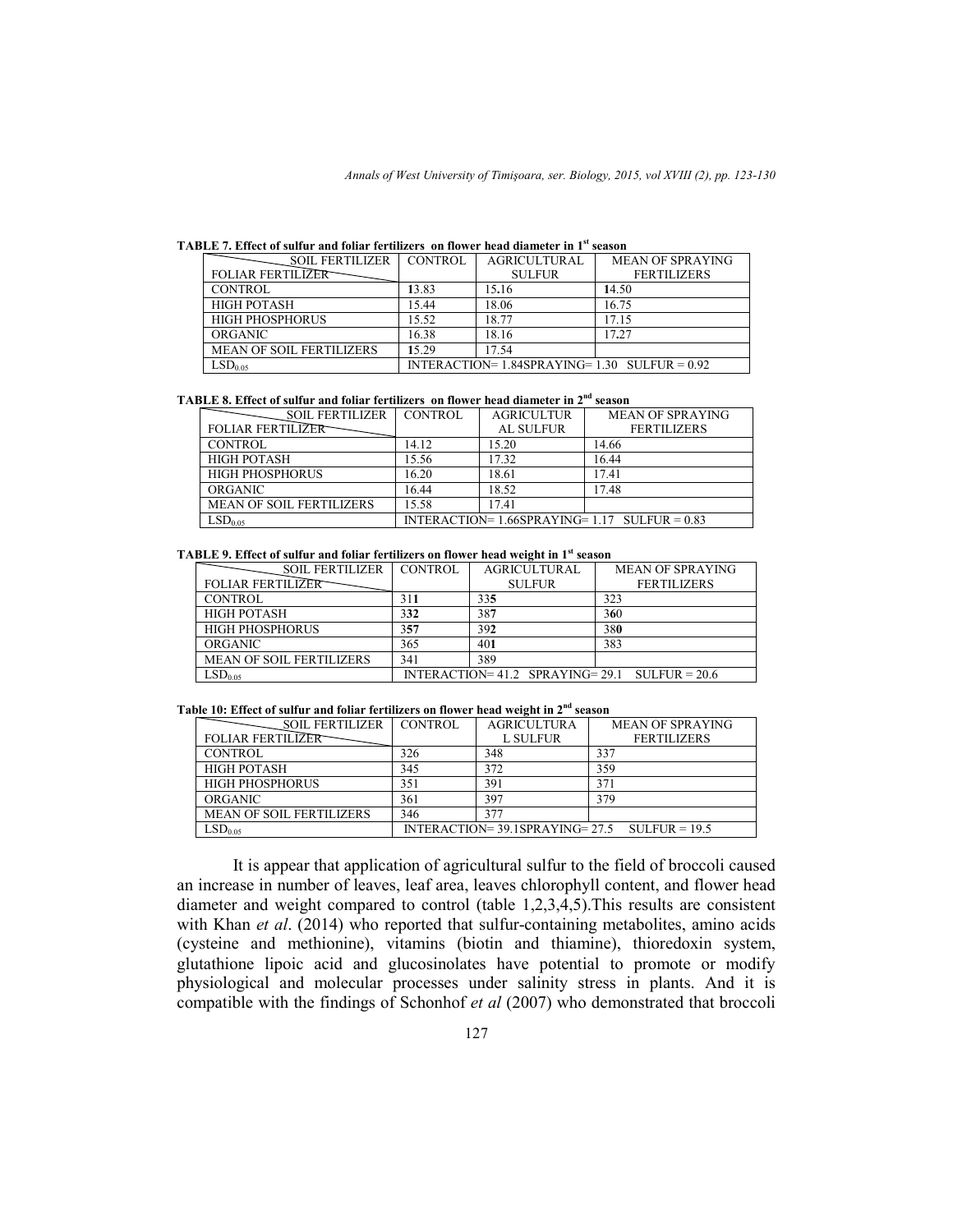crop yield will be influenced by sulfur supply which is a crucial importance in terms of crop management. Furthermore, sulfur application to broccoli field were essential to produce higher growth and yield with good quality flower heads (Elwan & El-Hamed, 2011) and due to that sulfur provide a highly effective antioxidant system (Jasim  $\&$ Abu Al-Timman, 2014) which alleviate soil salt stress by attributed to radical scavenging and enzymatic decomposition of oxygen metabolites (Battin & Brumaghim, 2009), and enhance growth by increasing endogenous content of promoters plant hormones (IAA, GA3, ABA and Zeatine) and decreased the inhibitors one (ABA) (Jasim & Merhij, 2013). Also sulfur as acidic materials is regarded as a possible and economic way to improve nutrient availability and plant growth in salty soils (Singh & Chaudhari 1997; Dilmaghani *et al,* 2012).

 Foliar fertilizer spraying caused an increase in number of leaves, leaf area, and flower head diameter and weight compared to control (table 1, 2, 4, 5). It is due to the role of K in enzymes activation, protein synthesis, photosynthesis, osmoregulation which reflected in plant growth, as well as energy transfer, phloem transport, cationanion balance and stress resistance (Marschner, 2012). This results were supported with the findings of Jasim *et al* (2014), Jasim & Abu Al-Timman (2014) and Jasim & Merhij (2014) who demonstrated that the application of complete and high potash foliar fertilizer was highly effective in alleviating soil salt stress by improving activity of antioxidant enzymes that led to enhance plant growth of broccoli plants, and the finding of Heidari  $\&$  Jamshidi (2011) who demonstrated that potassium treatment increased antioxidant activity in millet plants. Also it be referred to the role of P in phosphorylation process during photosynthesis. In addition, phosphorus play basal role in capture and transport of solar energy during photosynthesis and its role in phospholipids formation. This results was agreed with Islam *et al.* (2010) and Abou El- Magd *et al* (2013) who found that increasing phosphorus levels improved growth of broccoli plants. As well as nitrogen is an important constituent of protein and plays an important role in cell enlargement, cell division and photosynthesis which reflected on plant growth, and in turn in its products (El-Shakry, 2005).

 Foliar organic fertilizer provide the plant with nutrients (Deore *et al,* 2010) and increasing cell membrane permeability (Sial *et al.,* 2007, Feleafel & Mirdad, 2014), in addition to the processing plant with auxin and gibberellins like substances which increase the endogenous content of promoters plant hormones (IAA, GA3, ABA and Zeatine) maintain the stability of cell membranes (Jasim  $\&$  Merhij, 2013) that is reflected enhancing plant growth and yield. Increasing head diameter and weight may be due to the better availability of nutrients that produced healthy plants with large vegetative growth (leaf number and leaf area), which reflected in the head diameter and weight (Basel *et al.,* 2008). The interaction of sulfur application and foliar fertilizers had significant effect on leaves no., leaf area, and flower head diameter and weight compared to control (table 1,2,4,5). This results is agreed with Saeed *et al*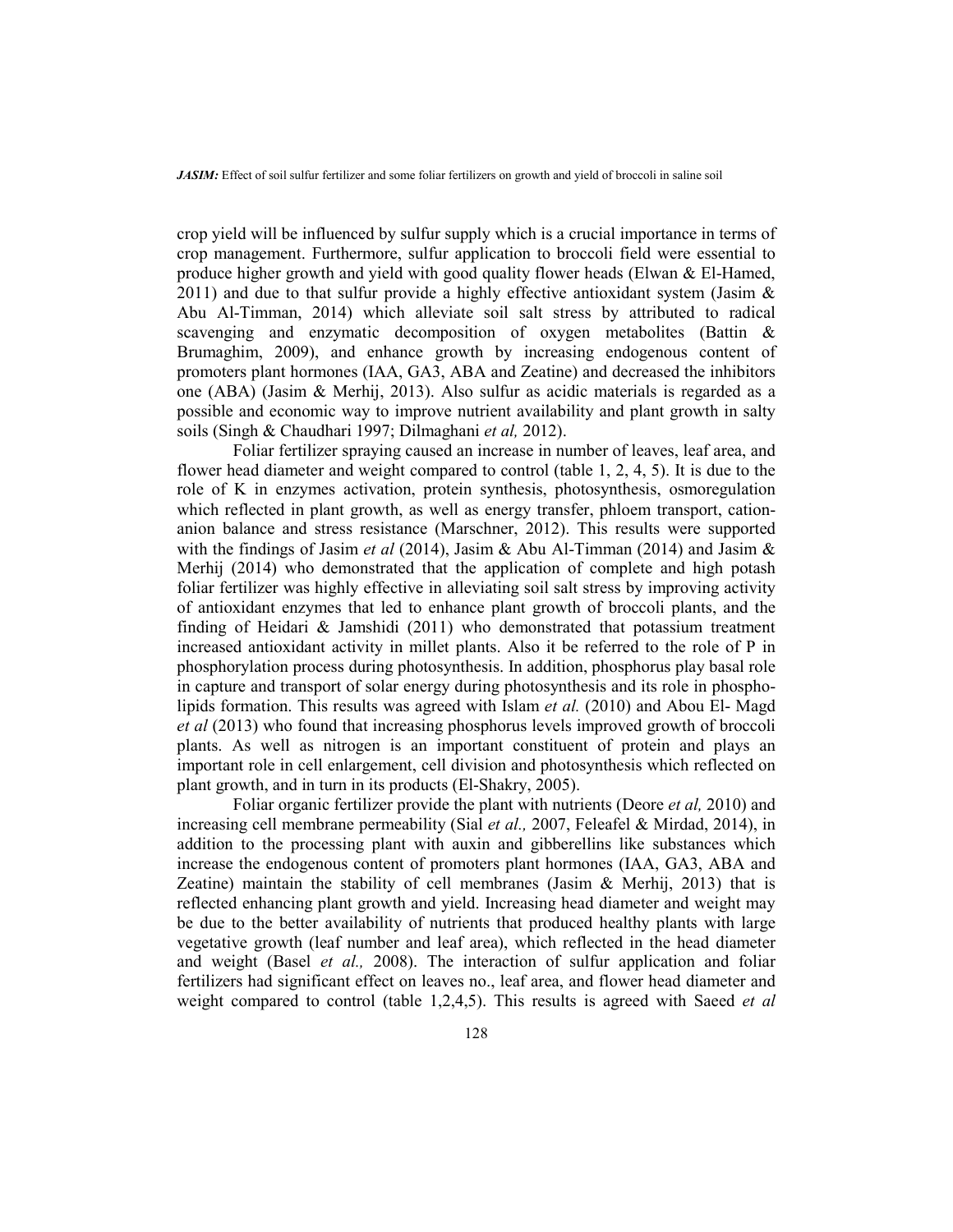(2013) on wheat, and it is due to the concerted action of sulfur with foliar fertilizer in provision of nutrients needed by plant.

# **CONCLUSIONS**

 Broccoli can be grown better in saline soil when amended soil with sulfur fertilizer and foliar fertilizers, in which broccoli plants were shown vigorous vegetative growth (leaf number and leaf area), and high head diameter and weight compared to control.

### **REFERENCES**

- Abou El-Magd M.M., Mahmoud A. R., Hafiz M. M., Ali A. H. 2013. Effect of different levels of mineral phosphorus fertilizer and bio-phosphorus on vegetative growth, head yield and quality of broccoli. *Res. J. Agric. and Biol. Sci.*, 9(5): 164-169.
- Agarwal P. K., Shukla P. S., Gupta K., Jha B. 2013. Bioengineering for salinity tolerance in plants: state of the art. *Mol. Biotechnol.* 54 102–12310.1007/s12033-012-9538-3.
- Basel A. Ouda, Mahadeen A. Y. 2008. Effect of fertilizers on growth, yield, yield components, quality and certain nutrient contents in broccoli (*Brassica oleracea*). *Int. J. Agri. Biol*., 10: 627–632 .
- Beecher C. (1994). Cancer preventive properties of varieties of *Brassica oleracea*. A Review, *Amer. J. Clin. Nutr.*, 59: 1166-1170.
- Deore G. B., Limaye A. S., Shinde B. M., Laware S. L.. 2010. Effect of novel organic liquid fertilizer on growth and yield in chilli (*Capsicum annum* L.). *Asian J. Exp.. Biol. Sci*. Spl :15-19
- Dilmaghani M.R., Hemmaty S., Naseri L. 2012. Effects of sulfur application on soil pH and uptake of phosphorus, iron and zinc in apple trees*. J. Plant Physiol. & Breeding* , 2(1): 1-10 .
- El-Helaly M. A. 2012. Effect Of Nitrogen Fertilization Rates And Potassium Sources On Broccoli Yield, Quality And Storability. *Research Journal of Agriculture and Biological Sciences*, 8(4): 385-394.
- El-Shakry M.F.Z. 2005. *Effect of bio-fertilizers, nitrogen sources and levels on vegetative growth characters, yield and quality and oil yield of sweet fennel*. Ph.D. Thesis, Fac. Agric. Cairo Univ., Egypt.
- Elwan M.W.M., Abd El-Hamed K.E. 2011. Influence of nitrogen form, growing season and sulfur fertilization on yield and the content of nitrate and vitamin C of broccoli. *Sci. Hort*., 127:181–187
- Fabek S., Toth N., Redovnikovic I.R., Custic M.H., Benko B., Zutic I. 2012. The effect of nitrogen fertilization on nitrate accumulation, and the content of minerals and glucosinolates in broccoli cultivars. *Food Technology Biotechnology*, 50(2): 183-191.
- Faur A. 1999. Influenţa administrării unor amendamente şi îngrăşăminte chimice asupra conţinutului de apă la *Lolium multiflorum* Lam. cultivată pe câmpul experimental hidroameliorat de la Socodor (jud. Arad). *Annals of West University of Timisoara, ser. Biology*, 2: 161-170.
- Feleafel M. N., Mirdad Z. M. 2014. Alleviating the deleterious effects of water salinity on greenhouse grown tomato. *Int. J.F. Agric. & Biol*. 16 (1):49–56.
- Foolad M. R. 2004. Recent advances in genetics of salt tolerance in tomato. *Plant Cell Tissue Org*., 76: 101-119.
- Gupta B., Huang B. 2014. Mechanism of Salinity Tolerance in Plants: Physiological, Biochemical, and Molecular Characterization, International Journal of Genomics, http://dx.doi.org/10.1155/2014/701596
- Hanson B., May D. 2004. Effect of subsurface drip irrigation on processing tomato yield, water table depth, soil salinity, and profitability. *Agric. Water Manage*., 68(1): 1–17.
- He Y., Yang J., Zhu B., Zhu Z.-J. 2014. Low root zone temperature exacerbates the ion imbalance and photosynthesis inhibition and induces antioxidant responses in tomato plants under salinity, *J. Int. Agric.*, 13: 89–99.
- Heidari M., Jamshidi P. 2011. Effects of salinity and potassium application on antioxidant enzyme activities and physiological parameters in pearl millet. *Agric. Sci. China*, 10:228-237.